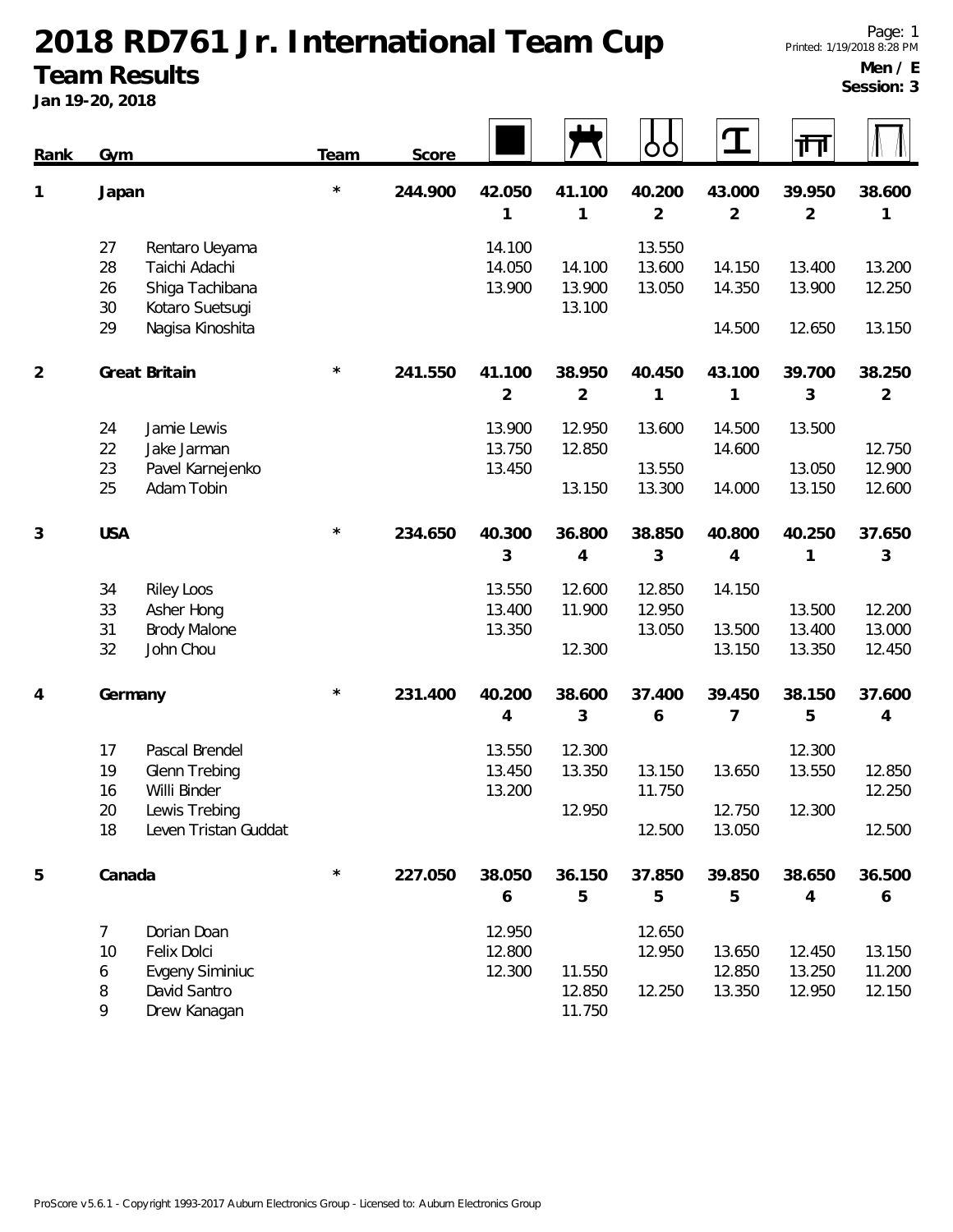#### **2018 RD761 Jr. International Team Cup Team Results**

**Jan 19-20, 2018**

**Men / E Session: 3**

| JAII 19-20, 2010 |            |                     |         |         |        |        |        |        |        |        |
|------------------|------------|---------------------|---------|---------|--------|--------|--------|--------|--------|--------|
| <b>Rank</b>      | <b>Gym</b> |                     | Team    | Score   |        |        |        |        | गि     |        |
| 6                | France     |                     | $\star$ | 224.950 | 38.700 | 32.600 | 38.450 | 41.450 | 36.850 | 36.900 |
|                  |            |                     |         |         | 5      | 7      | 4      | 3      | 7      | 5      |
|                  | 11         | Mathys Cordule      |         |         | 13.350 |        | 12.850 |        | 13.150 | 12.900 |
|                  | 12         | <b>Bastien Eloy</b> |         |         | 12.850 |        | 12.550 | 13.700 |        | 11.150 |
|                  | 13         | Dimiri Florent      |         |         | 12.500 | 9.750  |        | 13.800 | 11.300 | 12.850 |
|                  | 15         | Melvin Toughais     |         |         |        | 11.700 | 13.050 |        | 12.400 |        |
|                  | 14         | Elies Rosieres      |         |         |        | 11.150 |        | 13.950 |        |        |
| 7                |            | Australia           | $\star$ | 221.700 | 36.150 | 35.750 | 36.000 | 39.800 | 37.550 | 36.450 |
|                  |            |                     |         |         | 7      | 6      |        | 6      | 6      | 7      |
|                  |            | Hudson Irwin        |         |         | 12.550 |        | 12.300 |        | 12.300 | 12.800 |
|                  | 3          | Jesse Moore         |         |         | 11.850 | 13.100 | 11.600 | 13.250 | 12.750 | 11.600 |
|                  | 2          | Heath Thorpe        |         |         | 11.750 | 11.650 |        | 13.850 |        |        |
|                  | 4          | Lachlan Smith       |         |         |        | 11.000 | 12.100 | 12.700 |        | 12.050 |
|                  | 5          | Campbell Smith      |         |         |        |        |        |        | 12.500 |        |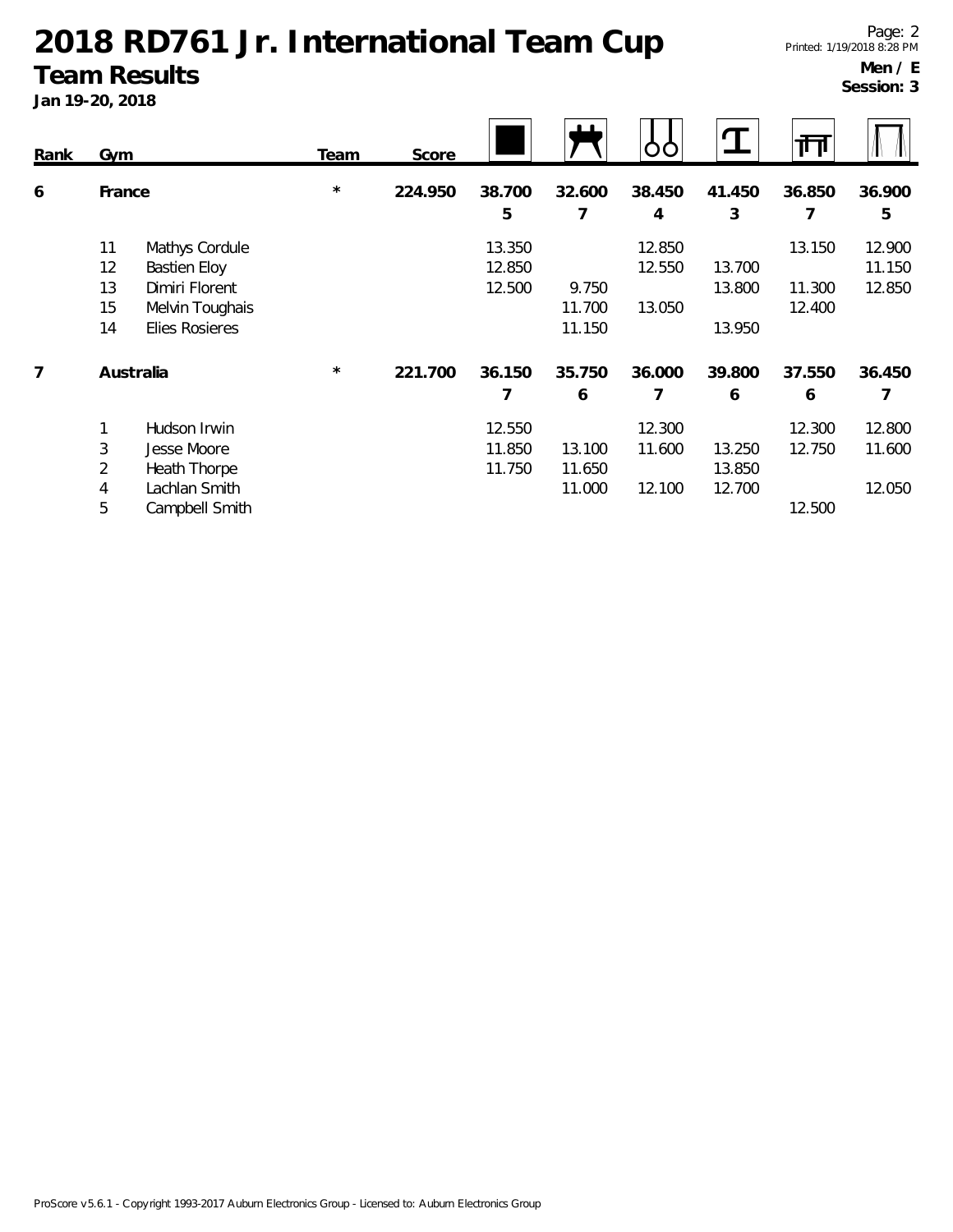## **2018 RD761 Jr. International Team Cup Meet Results**

**Jan 19-20, 2018**

#### **Session: 3**

Judge's Signatures

|                |    | Rank Num Name<br>Gym              |                                 |                             |                          | ŌÒ                       | ${\bf T}$                  | गा                       |                          | AA     |
|----------------|----|-----------------------------------|---------------------------------|-----------------------------|--------------------------|--------------------------|----------------------------|--------------------------|--------------------------|--------|
|                | 28 | Taichi Adachi<br>Japan            | Diff:<br>Exec:<br>ND:           | 5.200<br>8.850              | 5.000<br>9.100           | 4.600<br>9.000           | 4.800<br>9.350             | 4.900<br>8.500           | 4.700<br>8.500           |        |
| $\overline{2}$ | 26 | Shiga Tachibana<br>Japan          | Final:<br>Diff:<br>Exec:        | 14.050<br>5.300<br>8.600    | 14.100<br>5.300<br>8.600 | 13.600<br>4.600<br>8.450 | 14.150<br>5.200<br>9.150   | 13.400<br>5.300<br>8.600 | 13.200<br>4.600<br>7.650 | 82.500 |
|                |    |                                   | ND:<br>Final:                   | 13.900                      | 13.900                   | 13.050                   | 14.350                     | 13.900                   | 12.250                   | 81.350 |
| 3              | 24 | Jamie Lewis<br>Great Britain      | Diff:<br>Exec:<br>ND:           | 4.800<br>9.100              | 5.800<br>7.150           | 4.500<br>9.100           | 5.200<br>9.300             | 4.800<br>8.700           | 3.900<br>8.100           |        |
| 4              | 19 | Glenn Trebing<br>Germany          | Final:<br>Diff:<br>Exec:        | 13.900<br>4.300<br>9.150    | 12.950<br>4.700<br>8.650 | 13.600<br>4.300<br>8.850 | 14.500<br>4.800<br>8.850   | 13.500<br>4.400<br>9.150 | 12.000<br>4.400<br>8.450 | 80.450 |
|                |    |                                   | ND:<br>Final:                   | 13.450                      | 13.350                   | 13.150                   | 13.650                     | 13.550                   | 12.850                   | 80.000 |
| 5              | 22 | Jake Jarman<br>Great Britain      | Diff:<br>Exec:<br>ND:           | 5.000<br>8.750              | 4.600<br>8.250           | 4.000<br>8.450           | 5.200<br>9.500<br>$-0.100$ | 4.600<br>8.400           | 4.100<br>8.650           |        |
|                | 29 | Nagisa Kinoshita<br>Japan         | Final:<br>Diff:<br>Exec:        | 13.750<br>4.900<br>8.850    | 12.850<br>3.900<br>8.350 | 12.450<br>4.600<br>8.300 | 14.600<br>5.200<br>9.300   | 13.000<br>4.800<br>7.850 | 12.750<br>5.100<br>8.050 | 79.400 |
|                | 25 | Adam Tobin                        | ND:<br>Final:<br>Diff:          | $-0.100$<br>13.650<br>4.900 | 12.250<br>4.400          | 12.900<br>4.200          | 14.500<br>4.800            | 12.650<br>4.400          | 13.150<br>4.400          | 79.100 |
|                |    | Great Britain                     | Exec:<br>ND:<br>Final:          | 8.200<br>$-0.300$<br>12.800 | 8.750<br>13.150          | 9.100<br>13.300          | 9.200<br>14.000            | 8.750<br>13.150          | 8.200<br>12.600          | 79.000 |
| 6              | 31 | <b>Brody Malone</b><br><b>USA</b> | Diff:<br>Exec:<br>ND:           | 5.000<br>8.350              | 4.800<br>7.850           | 4.700<br>8.350           | 5.200<br>8.600<br>$-0.300$ | 4.900<br>8.500           | 4.600<br>8.400           |        |
| $\overline{7}$ | 34 | <b>Riley Loos</b><br><b>USA</b>   | Final:<br>Diff:<br>Exec:        | 13.350<br>4.900<br>8.650    | 12.650<br>4.900<br>7.700 | 13.050<br>4.400<br>8.450 | 13.500<br>5.200<br>8.950   | 13.400<br>4.400<br>8.250 | 13.000<br>4.100<br>8.600 | 78.950 |
| 8              | 11 | Mathys Cordule<br>France          | ND:<br>Final:<br>Diff:<br>Exec: | 13.550<br>4.500<br>8.850    | 12.600<br>3.400<br>8.150 | 12.850<br>4.300<br>8.550 | 14.150<br>4.000<br>9.350   | 12.650<br>4.400<br>8.750 | 12.700<br>4.100<br>8.800 | 78.500 |
|                |    |                                   | ND:<br>Final:                   | 13.350                      | 11.550                   | 12.850                   | 13.350                     | 13.150                   | 12.900                   | 77.150 |
|                | 23 | Pavel Karnejenko<br>Great Britain | Diff:<br>Exec:<br>ND:           | 4.900<br>8.550              | 3.900<br>7.600           | 4.300<br>9.250           | 4.800<br>8.100<br>$-0.300$ | 4.600<br>8.450           | 4.100<br>8.800           |        |
| 9              | 10 | Felix Dolci<br>Canada             | Final:<br>Diff:<br>Exec:<br>ND: | 13.450<br>4.700<br>8.100    | 11.500<br>4.100<br>7.000 | 13.550<br>4.500<br>8.450 | 12.600<br>4.800<br>8.850   | 13.050<br>4.700<br>7.750 | 12.900<br>4.400<br>8.750 | 77.050 |
|                |    |                                   | Final:                          | 12.800                      | 11.100                   | 12.950                   | 13.650                     | 12.450                   | 13.150                   | 76.100 |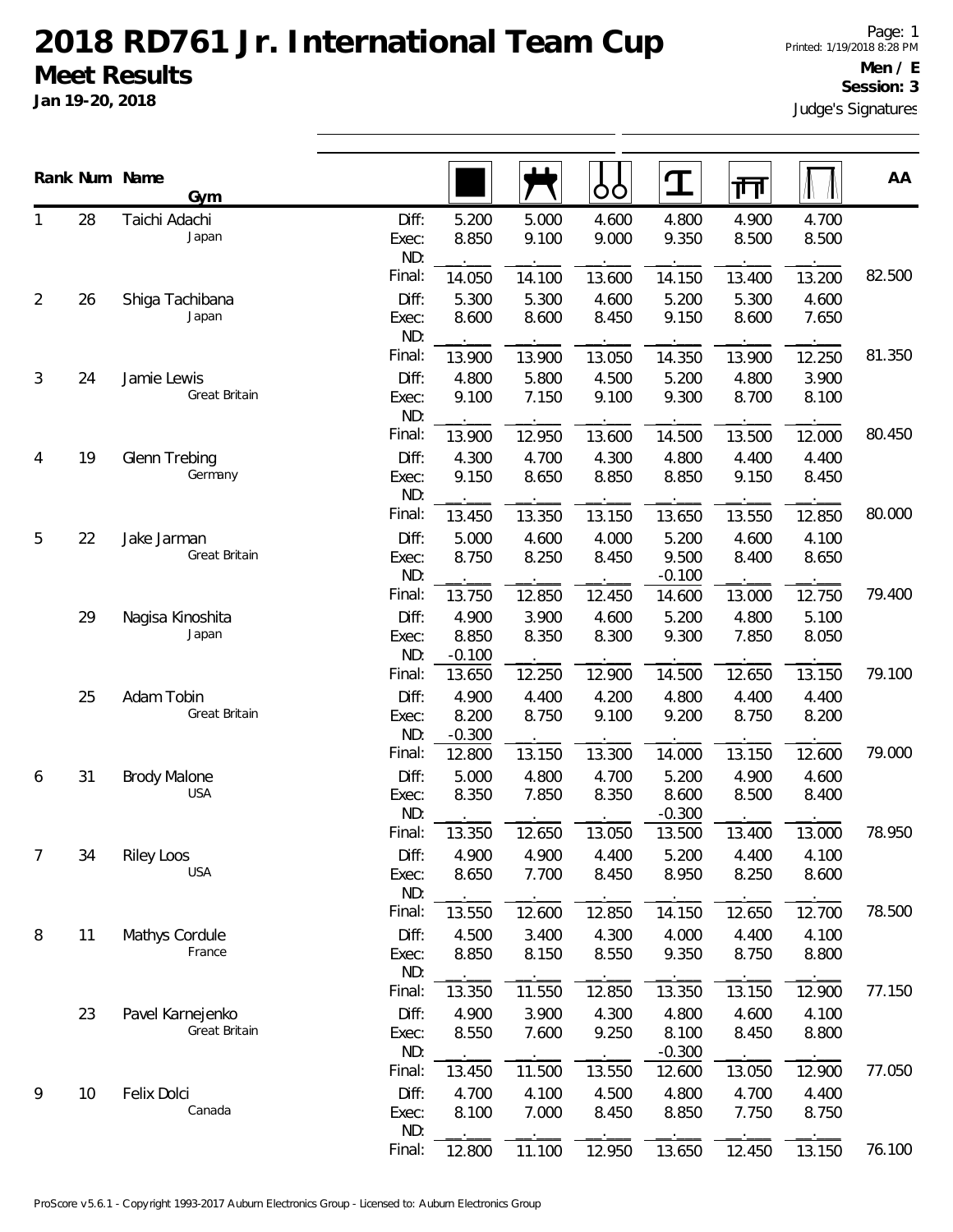## **2018 RD761 Jr. International Team Cup Meet Results**

**Jan 19-20, 2018**

|    |    | Rank Num Name<br>Gym            |                       |                   |                | ბბ             | $\mathbf T$                | जा             |                | AA     |
|----|----|---------------------------------|-----------------------|-------------------|----------------|----------------|----------------------------|----------------|----------------|--------|
|    | 33 | Asher Hong<br><b>USA</b>        | Diff:<br>Exec:<br>ND: | 4.700<br>8.700    | 5.100<br>6.800 | 4.400<br>8.550 | 4.000<br>8.450<br>$-0.300$ | 4.400<br>9.100 | 4.200<br>8.000 |        |
|    |    |                                 | Final:                | 13.400            | 11.900         | 12.950         | 12.150                     | 13.500         | 12.200         | 76.100 |
|    | 35 | Joshua Karnes                   | Diff:                 | 4.600             | 5.400          | 4.400          | 4.000                      | 4.500          | 4.100          |        |
|    |    | <b>USA</b>                      | Exec:<br>ND:          | 8.600             | 6.150          | 8.400          | 9.000                      | 8.800          | 8.100          |        |
|    |    |                                 | Final:                | 13.200            | 11.550         | 12.800         | 13.000                     | 13.300         | 12.200         | 76.050 |
|    | 32 | John Chou                       | Diff:                 | 4.500             | 5.300          | 4.000          | 4.800                      | 4.700          | 4.000          |        |
|    |    | <b>USA</b>                      | Exec:<br>ND:          | 8.450<br>$-0.100$ | 7.000          | 7.700          | 8.350                      | 8.650          | 8.450          |        |
|    |    |                                 | Final:                | 12.850            | 12.300         | 11.700         | 13.150                     | 13.350         | 12.450         | 75.800 |
| 10 | 8  | David Santro<br>Canada          | Diff:                 | 4.400             | 4.300          | 4.300          | 4.400                      | 4.500          | 4.100          |        |
|    |    |                                 | Exec:<br>ND:          | 7.800             | 8.550          | 7.950          | 8.950                      | 8.450          | 8.050          |        |
|    |    |                                 | Final:                | 12.200            | 12.850         | 12.250         | 13.350                     | 12.950         | 12.150         | 75.750 |
|    | 30 | Kotaro Suetsugi                 | Diff:                 | 4.200             | 4.500          | 4.300          | 4.400                      | 4.400          | 4.200          |        |
|    |    | Japan                           | Exec:<br>ND:          | 7.350<br>$-0.300$ | 8.600          | 8.650          | 8.950                      | 8.350          | 7.950          |        |
|    |    |                                 | Final:                | 11.250            | 13.100         | 12.950         | 13.350                     | 12.750         | 12.150         | 75.550 |
| 11 | 3  | Jesse Moore                     | Diff:                 | 4.500             | 4.700          | 4.000          | 4.000                      | 3.900          | 3.900          |        |
|    |    | Australia                       | Exec:                 | 7.750             | 8.400          | 7.600          | 9.250                      | 8.850          | 7.700          |        |
|    |    |                                 | ND:                   | $-0.400$          |                |                |                            |                |                |        |
|    |    |                                 | Final:                | 11.850            | 13.100         | 11.600         | 13.250                     | 12.750         | 11.600         | 74.150 |
| 12 | 20 | Lewis Trebing<br>Germany        | Diff:<br>Exec:        | 4.200<br>8.750    | 4.400<br>8.550 | 4.000<br>7.300 | 4.000<br>8.750             | 4.000<br>8.300 | 3.900<br>6.950 |        |
|    |    |                                 | ND:                   |                   |                |                |                            |                |                |        |
|    |    |                                 | Final:                | 12.950            | 12.950         | 11.300         | 12.750                     | 12.300         | 10.850         | 73.100 |
| 13 | 1  | Hudson Irwin                    | Diff:                 | 4.400             | 3.800          | 3.900          | 4.000                      | 3.600          | 3.900          |        |
|    |    | Australia                       | Exec:<br>ND:          | 8.150             | 6.750          | 8.400          | 8.400                      | 8.700          | 8.900          |        |
|    |    |                                 | Final:                | 12.550            | 10.550         | 12.300         | 12.400                     | 12.300         | 12.800         | 72.900 |
|    | 6  | Evgeny Siminiuc<br>Canada       | Diff:                 | 4.600             | 4.200          | 4.200          | 4.000                      | 4.600          | 3.200          |        |
|    |    |                                 | Exec:<br>ND:          | 7.700             | 7.350          | 7.550          | 8.850                      | 8.650          | 8.000          |        |
|    |    |                                 | Final:                | 12.300            | 11.550         | 11.750         | 12.850                     | 13.250         | 11.200         | 72.900 |
|    | 17 | Pascal Brendel                  | Diff:                 | 4.600             | 4.500          | 3.700          | 4.000                      | 4.200          | 4.300          |        |
|    |    | Germany                         | Exec:                 | 8.950             | 7.800          | 6.650          | 8.400                      | 8.100          | 7.150          |        |
|    |    |                                 | ND:<br>Final:         | 13.550            | 12.300         | 10.350         | 12.400                     | 12.300         | 11.450         | 72.350 |
|    | 2  | Heath Thorpe                    | Diff:                 | 4.900             | 3.300          | 4.000          | 4.800                      | 3.100          | 3.300          |        |
|    |    | Australia                       | Exec:                 | 6.850             | 8.350          | 7.500          | 9.050                      | 8.500          | 8.500          |        |
|    |    |                                 | ND:                   |                   |                |                |                            |                |                |        |
|    |    |                                 | Final:                | 11.750            | 11.650         | 11.500         | 13.850                     | 11.600         | 11.800         | 72.150 |
|    | 18 | Leven Tristan Guddat<br>Germany | Diff:                 | 4.300             | 4.000          | 3.800          | 4.000                      | 4.200          | 4.200          |        |
|    |    |                                 | Exec:<br>ND:          | 7.050             | 6.750          | 8.700          | 9.050                      | 7.000          | 8.300          |        |
|    |    |                                 | Final:                | 11.350            | 10.750         | 12.500         | 13.050                     | 11.200         | 12.500         | 71.350 |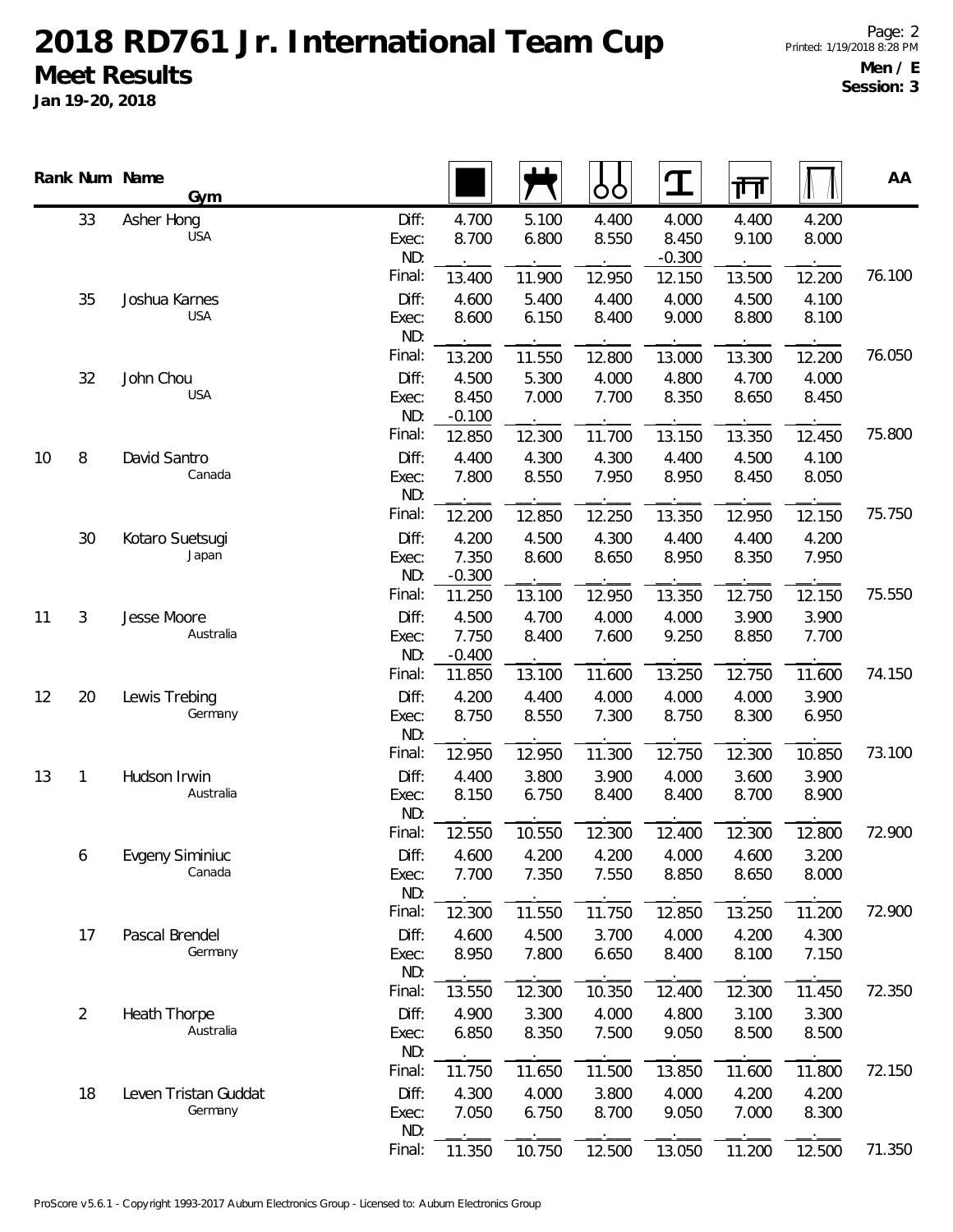# **2018 RD761 Jr. International Team Cup Meet Results**

**Jan 19-20, 2018**

| 14<br><b>Elies Rosieres</b><br>Diff:<br>4.100<br>3.900<br>4.800<br>4.400<br>3.900<br>4.100<br>France<br>9.150<br>5.950<br>7.650<br>7.050<br>8.000<br>7.650<br>Exec:<br>ND:<br>Final:<br>70.650<br>11.750<br>11.150<br>13.950<br>9.850<br>11.900<br>12.050<br>Diff:<br>4.200<br>4.000<br>4.300<br>Lachlan Smith<br>3.800<br>4.000<br>4.300<br>4<br>Australia<br>Exec:<br>7.300<br>7.200<br>8.100<br>8.700<br>6.900<br>7.750<br>ND:<br>$-0.300$<br>Final:<br>70.250<br>11.200<br>11.000<br>12.100<br>12.700<br>11.200<br>12.050<br>Diff:<br>5.200<br>Dimiri Florent<br>4.000<br>3.800<br>2.300<br>3.800<br>4.300<br>13<br>France<br>8.900<br>8.500<br>5.950<br>7.700<br>7.500<br>8.550<br>Exec:<br>ND:<br>$-0.300$<br>Final:<br>70.200<br>12.850<br>12.500<br>9.750<br>10.000<br>13.800<br>11.300<br>Diff:<br>Willi Binder<br>4.400<br>4.700<br>4.000<br>4.000<br>4.000<br>4.000<br>16<br>Germany<br>Exec:<br>8.800<br>6.700<br>7.750<br>7.750<br>5.800<br>8.250<br>ND:<br>Final:<br>70.150<br>13.200<br>11.400<br>11.750<br>12.250<br>11.750<br>9.800<br>Diff:<br>3.500<br>4.000<br>4.000<br>7<br>Dorian Doan<br>4.400<br>4.100<br>4.000<br>Canada<br>8.550<br>5.350<br>8.650<br>8.700<br>8.000<br>6.700<br>Exec:<br>ND:<br>Final:<br>69.950<br>12.950<br>8.850<br>12.650<br>12.700<br>12.100<br>10.700<br>Diff:<br>5.000<br>4.300<br>4.000<br>3.300<br>3.700<br>4.400<br>12<br><b>Bastien Eloy</b><br>France<br>9.400<br>Exec:<br>7.950<br>3.900<br>8.250<br>7.100<br>7.850<br>ND:<br>$-0.100$<br>$-0.100$<br>Final:<br>11.150<br>68.950<br>12.850<br>12.550<br>13.700<br>7.600<br>11.100<br>5<br>Campbell Smith<br>Diff:<br>3.800<br>4.300<br>3.300<br>4.000<br>3.900<br>4.300<br>Australia<br>6.600<br>7.000<br>7.300<br>7.750<br>8.600<br>7.050<br>Exec:<br>ND:<br>$-0.100$<br>Final:<br>67.800<br>11.350<br>10.900<br>10.800<br>10.600<br>11.650<br>12.500<br>Diff:<br>3.200<br>3.900<br>4.000<br>9<br>Drew Kanagan<br>3.200<br>3.900<br>2.800<br>Canada<br>6.700<br>8.750<br>8.200<br>Exec:<br>6.000<br>7.850<br>7.400<br>ND:<br>Final:<br>9.200<br>11.750<br>10.700<br>11.950<br>10.200<br>65.900<br>12.100<br>Diff:<br>27<br>5.600<br>4.700<br>5.000<br>0.000<br>4.600<br>4.200<br>Rentaro Ueyama<br>Japan<br>6.550<br>8.550<br>0.000<br>8.050<br>7.700<br>Exec:<br>8.600<br>ND:<br>$-0.100$<br>$-0.300$<br>Final:<br>63.150<br>13.550<br>11.600<br>14.100<br>11.250<br>0.000<br>12.650<br>Diff:<br>3.900<br>4.700<br>4.300<br>3.900<br>15<br>Melvin Toughais<br>France<br>8.750<br>Exec:<br>8.250<br>7.000<br>8.500<br>ND:<br>Final:<br>49.300<br>12.150<br>11.700<br>13.050<br>12.400<br>4.800<br>Diff:<br>21<br>Raekwon Baptiste<br>4.400<br>Great Britain<br>9.100<br>8.450<br>Exec:<br>ND: |    | Rank Num Name<br>Gym |        |  | ÒO     | ${\bf T}$ | 帀 | AA     |
|--------------------------------------------------------------------------------------------------------------------------------------------------------------------------------------------------------------------------------------------------------------------------------------------------------------------------------------------------------------------------------------------------------------------------------------------------------------------------------------------------------------------------------------------------------------------------------------------------------------------------------------------------------------------------------------------------------------------------------------------------------------------------------------------------------------------------------------------------------------------------------------------------------------------------------------------------------------------------------------------------------------------------------------------------------------------------------------------------------------------------------------------------------------------------------------------------------------------------------------------------------------------------------------------------------------------------------------------------------------------------------------------------------------------------------------------------------------------------------------------------------------------------------------------------------------------------------------------------------------------------------------------------------------------------------------------------------------------------------------------------------------------------------------------------------------------------------------------------------------------------------------------------------------------------------------------------------------------------------------------------------------------------------------------------------------------------------------------------------------------------------------------------------------------------------------------------------------------------------------------------------------------------------------------------------------------------------------------------------------------------------------------------------------------------------------------------------------------------------------------------------------------------------------------------------------------------------------------------------------------------------------------------------------------------------------------------------|----|----------------------|--------|--|--------|-----------|---|--------|
|                                                                                                                                                                                                                                                                                                                                                                                                                                                                                                                                                                                                                                                                                                                                                                                                                                                                                                                                                                                                                                                                                                                                                                                                                                                                                                                                                                                                                                                                                                                                                                                                                                                                                                                                                                                                                                                                                                                                                                                                                                                                                                                                                                                                                                                                                                                                                                                                                                                                                                                                                                                                                                                                                                        | 14 |                      |        |  |        |           |   |        |
|                                                                                                                                                                                                                                                                                                                                                                                                                                                                                                                                                                                                                                                                                                                                                                                                                                                                                                                                                                                                                                                                                                                                                                                                                                                                                                                                                                                                                                                                                                                                                                                                                                                                                                                                                                                                                                                                                                                                                                                                                                                                                                                                                                                                                                                                                                                                                                                                                                                                                                                                                                                                                                                                                                        |    |                      |        |  |        |           |   |        |
|                                                                                                                                                                                                                                                                                                                                                                                                                                                                                                                                                                                                                                                                                                                                                                                                                                                                                                                                                                                                                                                                                                                                                                                                                                                                                                                                                                                                                                                                                                                                                                                                                                                                                                                                                                                                                                                                                                                                                                                                                                                                                                                                                                                                                                                                                                                                                                                                                                                                                                                                                                                                                                                                                                        |    |                      |        |  |        |           |   |        |
|                                                                                                                                                                                                                                                                                                                                                                                                                                                                                                                                                                                                                                                                                                                                                                                                                                                                                                                                                                                                                                                                                                                                                                                                                                                                                                                                                                                                                                                                                                                                                                                                                                                                                                                                                                                                                                                                                                                                                                                                                                                                                                                                                                                                                                                                                                                                                                                                                                                                                                                                                                                                                                                                                                        |    |                      |        |  |        |           |   |        |
|                                                                                                                                                                                                                                                                                                                                                                                                                                                                                                                                                                                                                                                                                                                                                                                                                                                                                                                                                                                                                                                                                                                                                                                                                                                                                                                                                                                                                                                                                                                                                                                                                                                                                                                                                                                                                                                                                                                                                                                                                                                                                                                                                                                                                                                                                                                                                                                                                                                                                                                                                                                                                                                                                                        |    |                      |        |  |        |           |   |        |
|                                                                                                                                                                                                                                                                                                                                                                                                                                                                                                                                                                                                                                                                                                                                                                                                                                                                                                                                                                                                                                                                                                                                                                                                                                                                                                                                                                                                                                                                                                                                                                                                                                                                                                                                                                                                                                                                                                                                                                                                                                                                                                                                                                                                                                                                                                                                                                                                                                                                                                                                                                                                                                                                                                        |    |                      |        |  |        |           |   |        |
|                                                                                                                                                                                                                                                                                                                                                                                                                                                                                                                                                                                                                                                                                                                                                                                                                                                                                                                                                                                                                                                                                                                                                                                                                                                                                                                                                                                                                                                                                                                                                                                                                                                                                                                                                                                                                                                                                                                                                                                                                                                                                                                                                                                                                                                                                                                                                                                                                                                                                                                                                                                                                                                                                                        |    |                      |        |  |        |           |   |        |
|                                                                                                                                                                                                                                                                                                                                                                                                                                                                                                                                                                                                                                                                                                                                                                                                                                                                                                                                                                                                                                                                                                                                                                                                                                                                                                                                                                                                                                                                                                                                                                                                                                                                                                                                                                                                                                                                                                                                                                                                                                                                                                                                                                                                                                                                                                                                                                                                                                                                                                                                                                                                                                                                                                        |    |                      |        |  |        |           |   |        |
|                                                                                                                                                                                                                                                                                                                                                                                                                                                                                                                                                                                                                                                                                                                                                                                                                                                                                                                                                                                                                                                                                                                                                                                                                                                                                                                                                                                                                                                                                                                                                                                                                                                                                                                                                                                                                                                                                                                                                                                                                                                                                                                                                                                                                                                                                                                                                                                                                                                                                                                                                                                                                                                                                                        |    |                      |        |  |        |           |   |        |
|                                                                                                                                                                                                                                                                                                                                                                                                                                                                                                                                                                                                                                                                                                                                                                                                                                                                                                                                                                                                                                                                                                                                                                                                                                                                                                                                                                                                                                                                                                                                                                                                                                                                                                                                                                                                                                                                                                                                                                                                                                                                                                                                                                                                                                                                                                                                                                                                                                                                                                                                                                                                                                                                                                        |    |                      |        |  |        |           |   |        |
|                                                                                                                                                                                                                                                                                                                                                                                                                                                                                                                                                                                                                                                                                                                                                                                                                                                                                                                                                                                                                                                                                                                                                                                                                                                                                                                                                                                                                                                                                                                                                                                                                                                                                                                                                                                                                                                                                                                                                                                                                                                                                                                                                                                                                                                                                                                                                                                                                                                                                                                                                                                                                                                                                                        |    |                      |        |  |        |           |   |        |
|                                                                                                                                                                                                                                                                                                                                                                                                                                                                                                                                                                                                                                                                                                                                                                                                                                                                                                                                                                                                                                                                                                                                                                                                                                                                                                                                                                                                                                                                                                                                                                                                                                                                                                                                                                                                                                                                                                                                                                                                                                                                                                                                                                                                                                                                                                                                                                                                                                                                                                                                                                                                                                                                                                        |    |                      |        |  |        |           |   |        |
|                                                                                                                                                                                                                                                                                                                                                                                                                                                                                                                                                                                                                                                                                                                                                                                                                                                                                                                                                                                                                                                                                                                                                                                                                                                                                                                                                                                                                                                                                                                                                                                                                                                                                                                                                                                                                                                                                                                                                                                                                                                                                                                                                                                                                                                                                                                                                                                                                                                                                                                                                                                                                                                                                                        |    |                      |        |  |        |           |   |        |
|                                                                                                                                                                                                                                                                                                                                                                                                                                                                                                                                                                                                                                                                                                                                                                                                                                                                                                                                                                                                                                                                                                                                                                                                                                                                                                                                                                                                                                                                                                                                                                                                                                                                                                                                                                                                                                                                                                                                                                                                                                                                                                                                                                                                                                                                                                                                                                                                                                                                                                                                                                                                                                                                                                        |    |                      |        |  |        |           |   |        |
|                                                                                                                                                                                                                                                                                                                                                                                                                                                                                                                                                                                                                                                                                                                                                                                                                                                                                                                                                                                                                                                                                                                                                                                                                                                                                                                                                                                                                                                                                                                                                                                                                                                                                                                                                                                                                                                                                                                                                                                                                                                                                                                                                                                                                                                                                                                                                                                                                                                                                                                                                                                                                                                                                                        |    |                      |        |  |        |           |   |        |
|                                                                                                                                                                                                                                                                                                                                                                                                                                                                                                                                                                                                                                                                                                                                                                                                                                                                                                                                                                                                                                                                                                                                                                                                                                                                                                                                                                                                                                                                                                                                                                                                                                                                                                                                                                                                                                                                                                                                                                                                                                                                                                                                                                                                                                                                                                                                                                                                                                                                                                                                                                                                                                                                                                        |    |                      |        |  |        |           |   |        |
|                                                                                                                                                                                                                                                                                                                                                                                                                                                                                                                                                                                                                                                                                                                                                                                                                                                                                                                                                                                                                                                                                                                                                                                                                                                                                                                                                                                                                                                                                                                                                                                                                                                                                                                                                                                                                                                                                                                                                                                                                                                                                                                                                                                                                                                                                                                                                                                                                                                                                                                                                                                                                                                                                                        |    |                      |        |  |        |           |   |        |
|                                                                                                                                                                                                                                                                                                                                                                                                                                                                                                                                                                                                                                                                                                                                                                                                                                                                                                                                                                                                                                                                                                                                                                                                                                                                                                                                                                                                                                                                                                                                                                                                                                                                                                                                                                                                                                                                                                                                                                                                                                                                                                                                                                                                                                                                                                                                                                                                                                                                                                                                                                                                                                                                                                        |    |                      |        |  |        |           |   |        |
|                                                                                                                                                                                                                                                                                                                                                                                                                                                                                                                                                                                                                                                                                                                                                                                                                                                                                                                                                                                                                                                                                                                                                                                                                                                                                                                                                                                                                                                                                                                                                                                                                                                                                                                                                                                                                                                                                                                                                                                                                                                                                                                                                                                                                                                                                                                                                                                                                                                                                                                                                                                                                                                                                                        |    |                      |        |  |        |           |   |        |
|                                                                                                                                                                                                                                                                                                                                                                                                                                                                                                                                                                                                                                                                                                                                                                                                                                                                                                                                                                                                                                                                                                                                                                                                                                                                                                                                                                                                                                                                                                                                                                                                                                                                                                                                                                                                                                                                                                                                                                                                                                                                                                                                                                                                                                                                                                                                                                                                                                                                                                                                                                                                                                                                                                        |    |                      |        |  |        |           |   |        |
|                                                                                                                                                                                                                                                                                                                                                                                                                                                                                                                                                                                                                                                                                                                                                                                                                                                                                                                                                                                                                                                                                                                                                                                                                                                                                                                                                                                                                                                                                                                                                                                                                                                                                                                                                                                                                                                                                                                                                                                                                                                                                                                                                                                                                                                                                                                                                                                                                                                                                                                                                                                                                                                                                                        |    |                      |        |  |        |           |   |        |
|                                                                                                                                                                                                                                                                                                                                                                                                                                                                                                                                                                                                                                                                                                                                                                                                                                                                                                                                                                                                                                                                                                                                                                                                                                                                                                                                                                                                                                                                                                                                                                                                                                                                                                                                                                                                                                                                                                                                                                                                                                                                                                                                                                                                                                                                                                                                                                                                                                                                                                                                                                                                                                                                                                        |    |                      |        |  |        |           |   |        |
|                                                                                                                                                                                                                                                                                                                                                                                                                                                                                                                                                                                                                                                                                                                                                                                                                                                                                                                                                                                                                                                                                                                                                                                                                                                                                                                                                                                                                                                                                                                                                                                                                                                                                                                                                                                                                                                                                                                                                                                                                                                                                                                                                                                                                                                                                                                                                                                                                                                                                                                                                                                                                                                                                                        |    |                      |        |  |        |           |   |        |
|                                                                                                                                                                                                                                                                                                                                                                                                                                                                                                                                                                                                                                                                                                                                                                                                                                                                                                                                                                                                                                                                                                                                                                                                                                                                                                                                                                                                                                                                                                                                                                                                                                                                                                                                                                                                                                                                                                                                                                                                                                                                                                                                                                                                                                                                                                                                                                                                                                                                                                                                                                                                                                                                                                        |    |                      |        |  |        |           |   |        |
|                                                                                                                                                                                                                                                                                                                                                                                                                                                                                                                                                                                                                                                                                                                                                                                                                                                                                                                                                                                                                                                                                                                                                                                                                                                                                                                                                                                                                                                                                                                                                                                                                                                                                                                                                                                                                                                                                                                                                                                                                                                                                                                                                                                                                                                                                                                                                                                                                                                                                                                                                                                                                                                                                                        |    |                      |        |  |        |           |   |        |
|                                                                                                                                                                                                                                                                                                                                                                                                                                                                                                                                                                                                                                                                                                                                                                                                                                                                                                                                                                                                                                                                                                                                                                                                                                                                                                                                                                                                                                                                                                                                                                                                                                                                                                                                                                                                                                                                                                                                                                                                                                                                                                                                                                                                                                                                                                                                                                                                                                                                                                                                                                                                                                                                                                        |    |                      |        |  |        |           |   |        |
|                                                                                                                                                                                                                                                                                                                                                                                                                                                                                                                                                                                                                                                                                                                                                                                                                                                                                                                                                                                                                                                                                                                                                                                                                                                                                                                                                                                                                                                                                                                                                                                                                                                                                                                                                                                                                                                                                                                                                                                                                                                                                                                                                                                                                                                                                                                                                                                                                                                                                                                                                                                                                                                                                                        |    |                      |        |  |        |           |   |        |
|                                                                                                                                                                                                                                                                                                                                                                                                                                                                                                                                                                                                                                                                                                                                                                                                                                                                                                                                                                                                                                                                                                                                                                                                                                                                                                                                                                                                                                                                                                                                                                                                                                                                                                                                                                                                                                                                                                                                                                                                                                                                                                                                                                                                                                                                                                                                                                                                                                                                                                                                                                                                                                                                                                        |    |                      |        |  |        |           |   |        |
|                                                                                                                                                                                                                                                                                                                                                                                                                                                                                                                                                                                                                                                                                                                                                                                                                                                                                                                                                                                                                                                                                                                                                                                                                                                                                                                                                                                                                                                                                                                                                                                                                                                                                                                                                                                                                                                                                                                                                                                                                                                                                                                                                                                                                                                                                                                                                                                                                                                                                                                                                                                                                                                                                                        |    |                      |        |  |        |           |   |        |
|                                                                                                                                                                                                                                                                                                                                                                                                                                                                                                                                                                                                                                                                                                                                                                                                                                                                                                                                                                                                                                                                                                                                                                                                                                                                                                                                                                                                                                                                                                                                                                                                                                                                                                                                                                                                                                                                                                                                                                                                                                                                                                                                                                                                                                                                                                                                                                                                                                                                                                                                                                                                                                                                                                        |    |                      |        |  |        |           |   |        |
|                                                                                                                                                                                                                                                                                                                                                                                                                                                                                                                                                                                                                                                                                                                                                                                                                                                                                                                                                                                                                                                                                                                                                                                                                                                                                                                                                                                                                                                                                                                                                                                                                                                                                                                                                                                                                                                                                                                                                                                                                                                                                                                                                                                                                                                                                                                                                                                                                                                                                                                                                                                                                                                                                                        |    |                      |        |  |        |           |   |        |
|                                                                                                                                                                                                                                                                                                                                                                                                                                                                                                                                                                                                                                                                                                                                                                                                                                                                                                                                                                                                                                                                                                                                                                                                                                                                                                                                                                                                                                                                                                                                                                                                                                                                                                                                                                                                                                                                                                                                                                                                                                                                                                                                                                                                                                                                                                                                                                                                                                                                                                                                                                                                                                                                                                        |    |                      |        |  |        |           |   |        |
|                                                                                                                                                                                                                                                                                                                                                                                                                                                                                                                                                                                                                                                                                                                                                                                                                                                                                                                                                                                                                                                                                                                                                                                                                                                                                                                                                                                                                                                                                                                                                                                                                                                                                                                                                                                                                                                                                                                                                                                                                                                                                                                                                                                                                                                                                                                                                                                                                                                                                                                                                                                                                                                                                                        |    |                      |        |  |        |           |   |        |
|                                                                                                                                                                                                                                                                                                                                                                                                                                                                                                                                                                                                                                                                                                                                                                                                                                                                                                                                                                                                                                                                                                                                                                                                                                                                                                                                                                                                                                                                                                                                                                                                                                                                                                                                                                                                                                                                                                                                                                                                                                                                                                                                                                                                                                                                                                                                                                                                                                                                                                                                                                                                                                                                                                        |    |                      |        |  |        |           |   |        |
|                                                                                                                                                                                                                                                                                                                                                                                                                                                                                                                                                                                                                                                                                                                                                                                                                                                                                                                                                                                                                                                                                                                                                                                                                                                                                                                                                                                                                                                                                                                                                                                                                                                                                                                                                                                                                                                                                                                                                                                                                                                                                                                                                                                                                                                                                                                                                                                                                                                                                                                                                                                                                                                                                                        |    |                      |        |  |        |           |   |        |
|                                                                                                                                                                                                                                                                                                                                                                                                                                                                                                                                                                                                                                                                                                                                                                                                                                                                                                                                                                                                                                                                                                                                                                                                                                                                                                                                                                                                                                                                                                                                                                                                                                                                                                                                                                                                                                                                                                                                                                                                                                                                                                                                                                                                                                                                                                                                                                                                                                                                                                                                                                                                                                                                                                        |    |                      | Final: |  | 12.850 | 13.900    |   | 26.750 |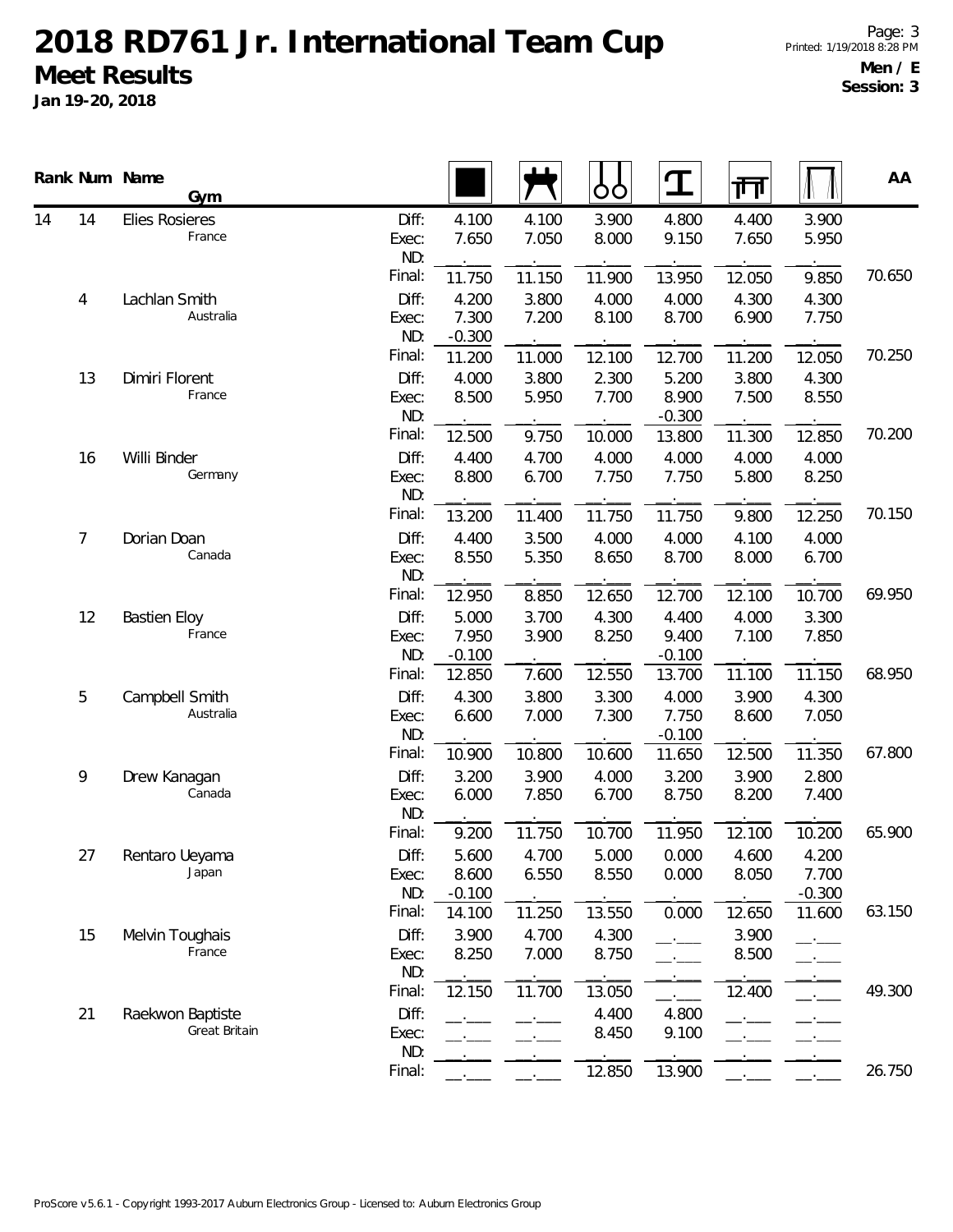**2018 RD761 Jr. International Finals Event Results - Floor**

**Jan 20, 2018**

Page: 1 Printed: 1/20/2018 8:47 PM **Men / E / All Session: 6**

|                |    | Rank Num Name  | Gym           | Diff  | Exec  | ND.       | Score  | Out   |
|----------------|----|----------------|---------------|-------|-------|-----------|--------|-------|
| 1              | 28 | Taichi Adachi  | Japan         | 5.000 | 9.000 | $-0.2$    | 13.800 | 0.000 |
| 2T             | 34 | Riley Loos     | <b>USA</b>    | 4.900 | 8.700 | $-1$      | 13.600 | 0.200 |
| 2T             | 27 | Rentaro Ueyama | Japan         | 5.200 | 8.400 | $ -$      | 13.600 | 0.200 |
| $\overline{4}$ | 22 | Jake Jarman    | Great Britain | 5.000 | 8.400 | $-1$      | 13.400 | 0.400 |
| 5              | 24 | Jamie Lewis    | Great Britain | 5.000 | 8.200 | $-1$      | 13.200 | 0.600 |
| 6              | 33 | Asher Hong     | <b>USA</b>    | 4.700 | 8.400 | $-1$      | 13.100 | 0.700 |
| 7T             | 19 | Glenn Trebing  | Germany       | 4.300 | 8.550 | $-$ ' $-$ | 12.850 | 0.950 |
| 7Τ             | 17 | Pascal Brendel | Germany       | 4.600 | 8.250 |           | 12.850 | 0.950 |

ProScore v5.6.1 - Copyright 1993-2017 Auburn Electronics Group - Licensed to: Auburn Electronics Group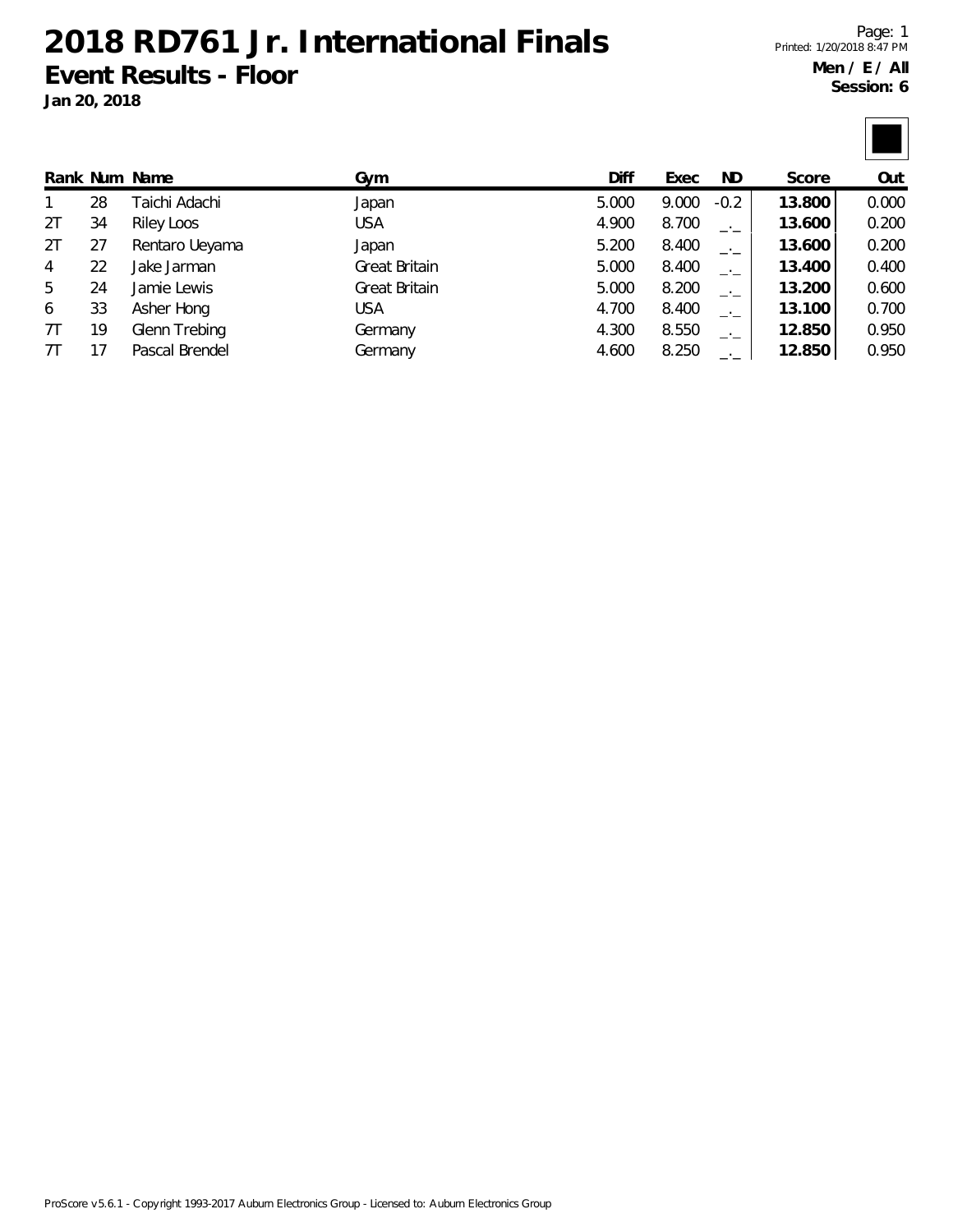**2018 RD761 Jr. International Finals Event Results - Pommel**

**Jan 20, 2018**

 $\mathbf{u}$ 

|                |    | Rank Num Name   | Gym           | Diff  | Exec  | ND.  | Score  | Out   |
|----------------|----|-----------------|---------------|-------|-------|------|--------|-------|
|                | 28 | Taichi Adachi   | Japan         | 5.000 | 9.050 | $-1$ | 14.050 | 0.000 |
| 2              | 20 | Lewis Trebing   | Germany       | 4.400 | 8.850 | $-1$ | 13.250 | 0.800 |
| 3              | 24 | Jamie Lewis     | Great Britain | 5.200 | 7.900 | $-1$ | 13.100 | 0.950 |
| 4              | 19 | Glenn Trebing   | Germany       | 4.600 | 8.450 | $-1$ | 13.050 | 1.000 |
| 5              | 3  | Jesse Moore     | Australia     | 4.600 | 8.250 | $-1$ | 12.850 | 1.200 |
| 6              | 26 | Shiga Tachibana | Japan         | 5.300 | 7.500 | $-1$ | 12.800 | 1.250 |
| $\overline{7}$ | 8  | David Sandro    | Canada        | 4.100 | 8.250 | $-1$ | 12.350 | 1.700 |
| 8              | 25 | Adam Tobin      | Great Britain | 4.000 | 6.500 | $-1$ | 10.500 | 3.550 |
|                |    |                 |               |       |       |      |        |       |

ProScore v5.6.1 - Copyright 1993-2017 Auburn Electronics Group - Licensed to: Auburn Electronics Group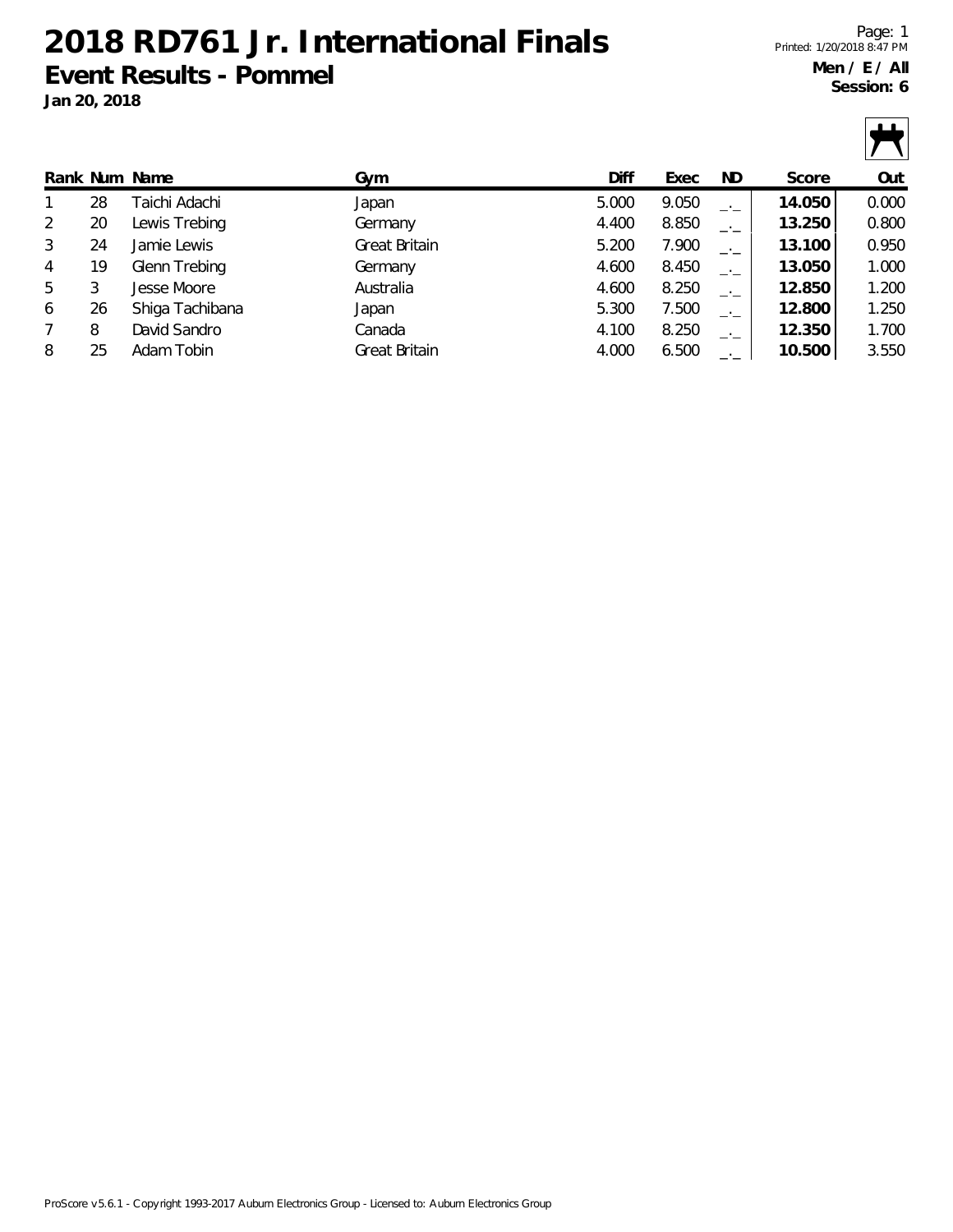**2018 RD761 Jr. International Finals Event Results - Rings Jan 20, 2018**

Page: 1 Printed: 1/20/2018 8:47 PM **Men / E / All Session: 6**

 $\prod$ 

|       |    |                     |               |       |       |      |        | $\cup$ |
|-------|----|---------------------|---------------|-------|-------|------|--------|--------|
|       |    | Rank Num Name       | Gym           | Diff  | Exec  | ND.  | Score  | Out    |
|       | 24 | Jamie Lewis         | Great Britain | 4.500 | 9.300 | $-1$ | 13.800 | 0.000  |
| 2     | 27 | Rentaro Ueyama      | Japan         | 5.000 | 8.700 | $-1$ | 13.700 | 0.100  |
| 3     | 31 | <b>Brody Malone</b> | <b>USA</b>    | 4.900 | 8.550 | $ -$ | 13.450 | 0.350  |
| 4     | 28 | Taichi Adachi       | Japan         | 4.600 | 8.700 | $ -$ | 13.300 | 0.500  |
| 5     | 15 | Melvin Toughais     | France        | 4.300 | 8.750 | $-1$ | 13.050 | 0.750  |
| 6     | 19 | Glenn Trebing       | Germany       | 4.300 | 8.400 | $-1$ | 12.700 | 1.100  |
| $7^*$ | 23 | Pavel Karnejenko    | Great Britain | 4.500 | 8.000 | $-1$ | 12.500 | 1.300  |
| $7^*$ | 10 | Felix Dolci         | Canada        | 4.500 | 8.000 | $-1$ | 12.500 | 1.300  |
| 9     | 33 | Asher Hong          | <b>USA</b>    | 4.200 | 7.950 |      | 12.150 | 1.650  |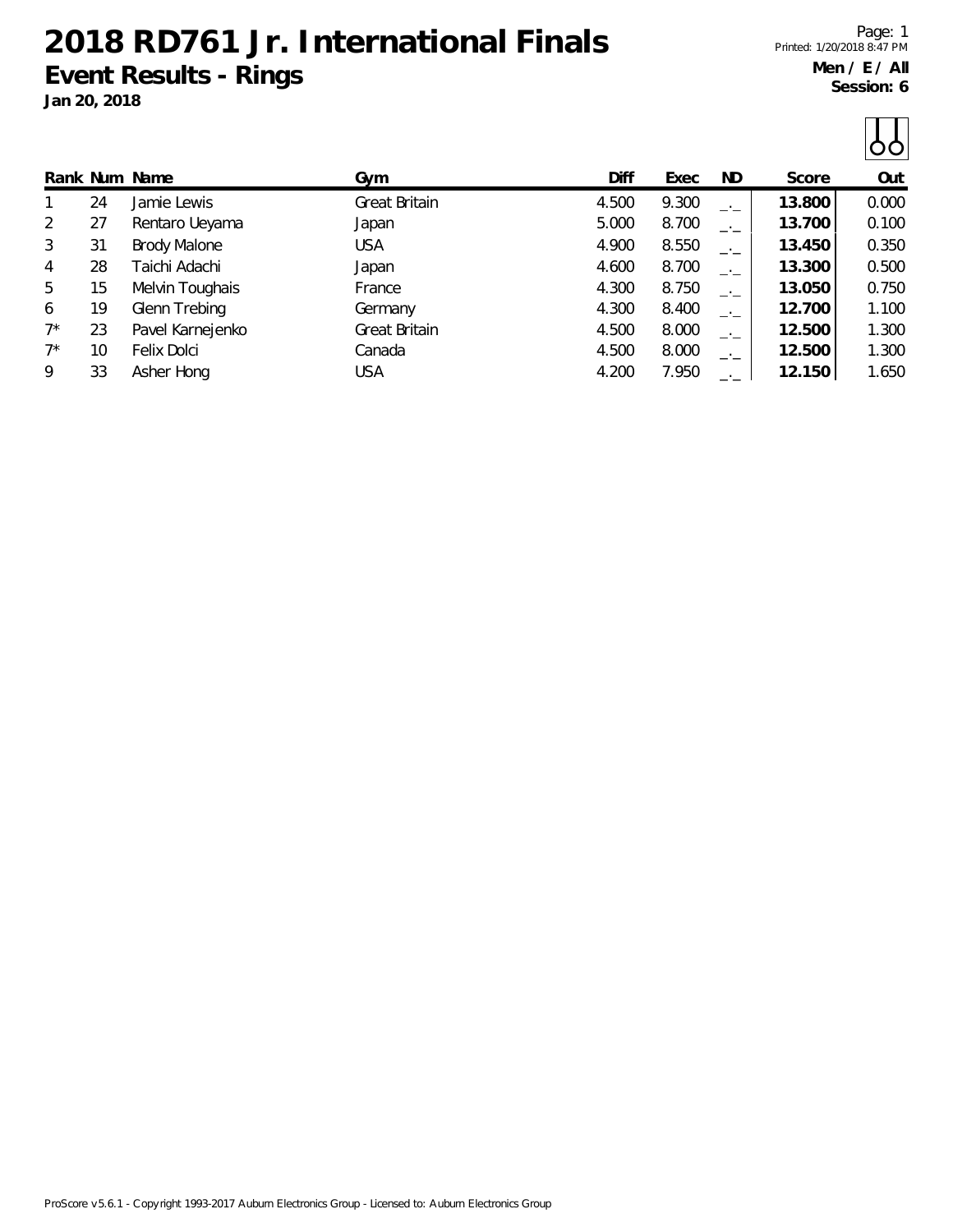## **2018 RD761 Jr. International Finals Event Results - Vault**

**Jan 20, 2018**

Page: 1 Printed: 1/20/2018 8:48 PM **Men / E / All Session: 6**

|              |                | Rank Num Name       | Gym                  | Diff           | Exec           | ND                | Score  | Out   |
|--------------|----------------|---------------------|----------------------|----------------|----------------|-------------------|--------|-------|
| $\mathbf{1}$ | 26             | Shiga Tachibana     | Japan                | 5.200<br>4.800 | 9.200<br>9.350 | $-0.3$<br>$-1$    | 14.125 | 0.000 |
| 2            | 22             | Jake Jarman         | <b>Great Britain</b> | 5.600<br>4.400 | 9.200<br>9.100 | $-1$<br>$-0.1$    | 14.100 | 0.025 |
| 3T           | 34             | <b>Riley Loos</b>   | <b>USA</b>           | 5.200<br>3.600 | 8.800<br>9.400 | $-1$<br>$-$ ' $-$ | 13.500 | 0.625 |
| 3T           | $\overline{2}$ | Heath Thorpe        | Australia            | 4.800<br>4.000 | 8.950<br>9.250 | $-1$<br>$-1$      | 13.500 | 0.625 |
| 5            | 31             | <b>Brody Malone</b> | <b>USA</b>           | 5.200<br>3.200 | 9.000<br>9.250 | $-0.1$<br>$ -$    | 13.275 | 0.850 |
| 6            | 10             | Felix Dolci         | Canada               | 4.800<br>2.800 | 9.100<br>9.200 | $-0.1$<br>$-1$    | 12.900 | 1.225 |
| 7            | 21             | Raekwon Baptiste    | Great Britain        | 4.800<br>2.800 | 8.950<br>9.150 |                   | 12.850 | 1.275 |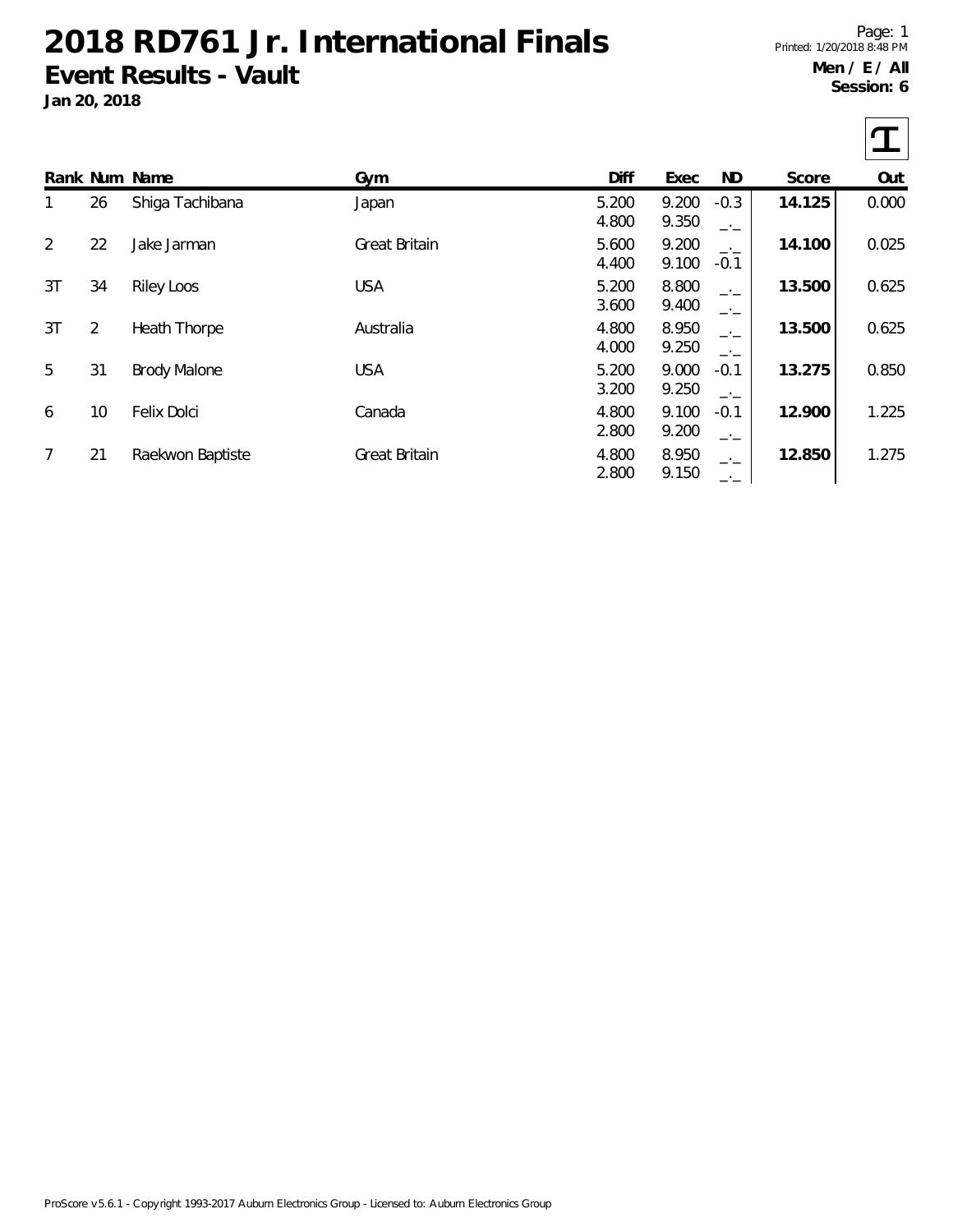**2018 RD761 Jr. International Finals Event Results - P Bars Jan 20, 2018**

Page: 1 Printed: 1/20/2018 8:48 PM **Men / E / All Session: 6**

|                |    |                     |               |       |       |      |        | րը    |
|----------------|----|---------------------|---------------|-------|-------|------|--------|-------|
|                |    | Rank Num Name       | Gym           | Diff  | Exec  | ND.  | Score  | Out   |
| 1              | 28 | Taichi Adachi       | Japan         | 4.900 | 8.700 | $-1$ | 13.600 | 0.000 |
| 2              | 19 | Glenn Trebing       | Germany       | 4.400 | 9.100 | $-1$ | 13.500 | 0.100 |
| 3              | 11 | Mathys Cordule      | France        | 4.400 | 8.900 | $-1$ | 13.300 | 0.300 |
| $\overline{4}$ | 25 | Adam Tobin          | Great Britain | 4.400 | 8.850 | $-1$ | 13.250 | 0.350 |
| 5              | 6  | Evgeny Siminiuc     | Canada        | 4.600 | 8.550 | $ -$ | 13.150 | 0.450 |
| 6              | 31 | <b>Brody Malone</b> | <b>USA</b>    | 4.900 | 7.950 | $-1$ | 12.850 | 0.750 |
| 7T             | 24 | Jamie Lewis         | Great Britain | 4.800 | 7.700 | $-1$ | 12.500 | 1.100 |
| 7T             | 26 | Shiga Tachibana     | Japan         | 5.100 | 7.400 | $-1$ | 12.500 | 1.100 |
| 9              | 33 | Asher Hong          | <b>USA</b>    | 4.400 | 7.850 | $-1$ | 12.250 | 1.350 |

ProScore v5.6.1 - Copyright 1993-2017 Auburn Electronics Group - Licensed to: Auburn Electronics Group